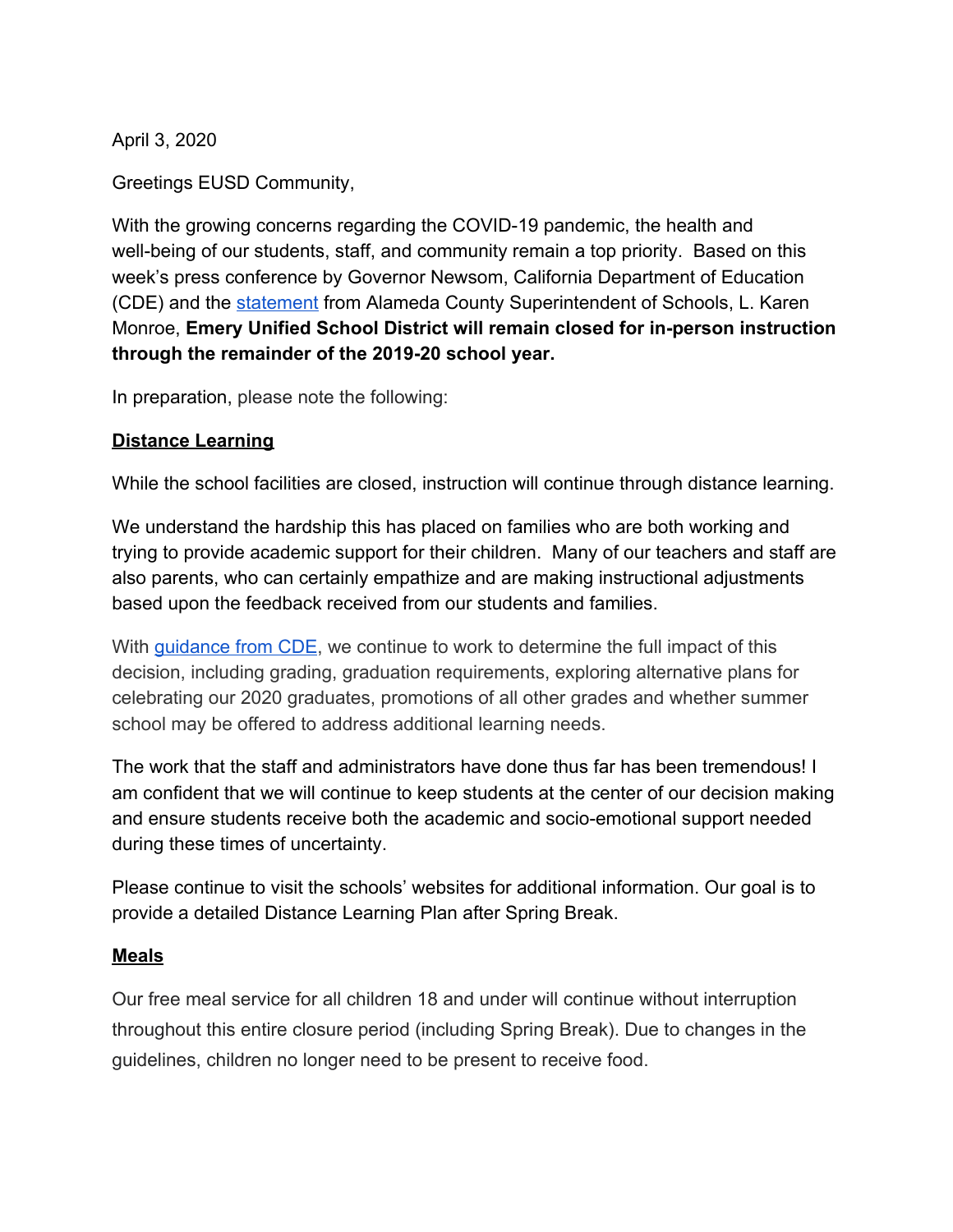Mondays and Thursdays: 10:00 am -12:00 pm

Multiple breakfasts and lunches will be provided each visit. Meal pickup will be located at 1100 47th Street, Emeryville, CA.

# **Family Resources and Support**

Here is the link to resources for emotional support along with other resources to assist with other needs such as food and rent assistance: <http://emeryusd.k12.ca.us/covid-19-parent-resources/family-resource/>

# **Devices for Students**

We are taking formal requests from families regarding the need for devices and started distributing devices this past Monday. If there is a need, please complete the request form by Monday, April 6, 2020.

Once you submit a request and we have verified the need, EUSD will contact you with information to arrange the device pickup. If you have already submitted a request, please do not submit another as duplicate requests delay our processing time.

Device Request Form:

English: <https://forms.gle/U3NujkVbshHDcX589> Spanish: [shorturl.at/owAQT](http://shorturl.at/owAQT)

# **Spring Break**

Spring Break will remain April 13-17, 2020. Meal service will continue. During this time there will be no distance learning. We hope that this will be an opportunity for students and staff to take care of essential personal needs and spend quality time with family. Please continue to check the district and site websites for updates.

#### **California Department of Education Resources**

- State Colleges, K-12 Systems Issue Joint Statement on College Admissions and [Placement Agreements](https://www.cde.ca.gov/ls/he/hn/documents/jointk12highereducation.docx)
- [FAQs on Grading and Graduation Requirements](https://www.cde.ca.gov/ls/he/hn/gradegraduationfaq.asp)
- [Guidance on COVID-19 Closures](https://www.cde.ca.gov/ls/he/hn/covid19schoolclosures.asp)